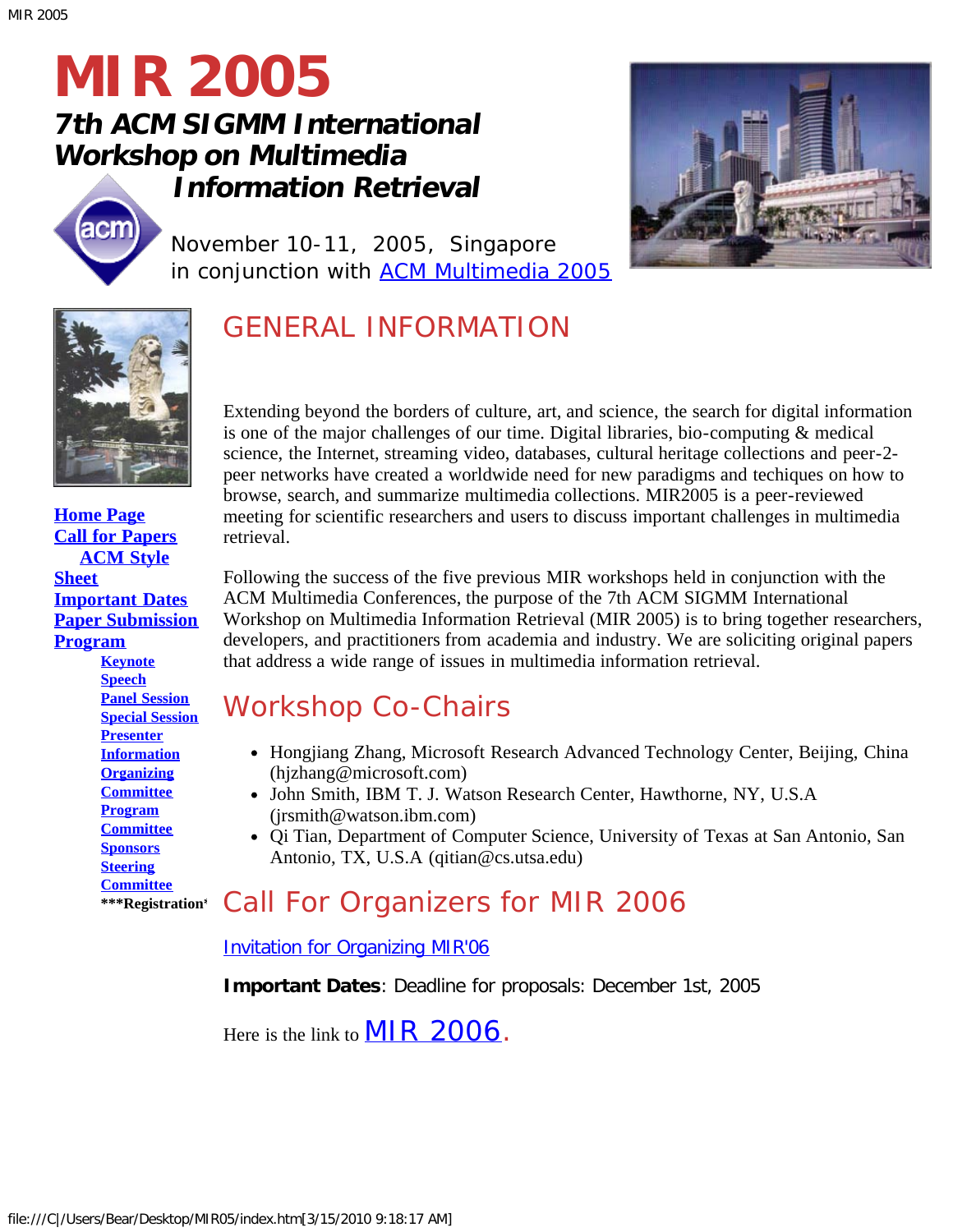MIR 2005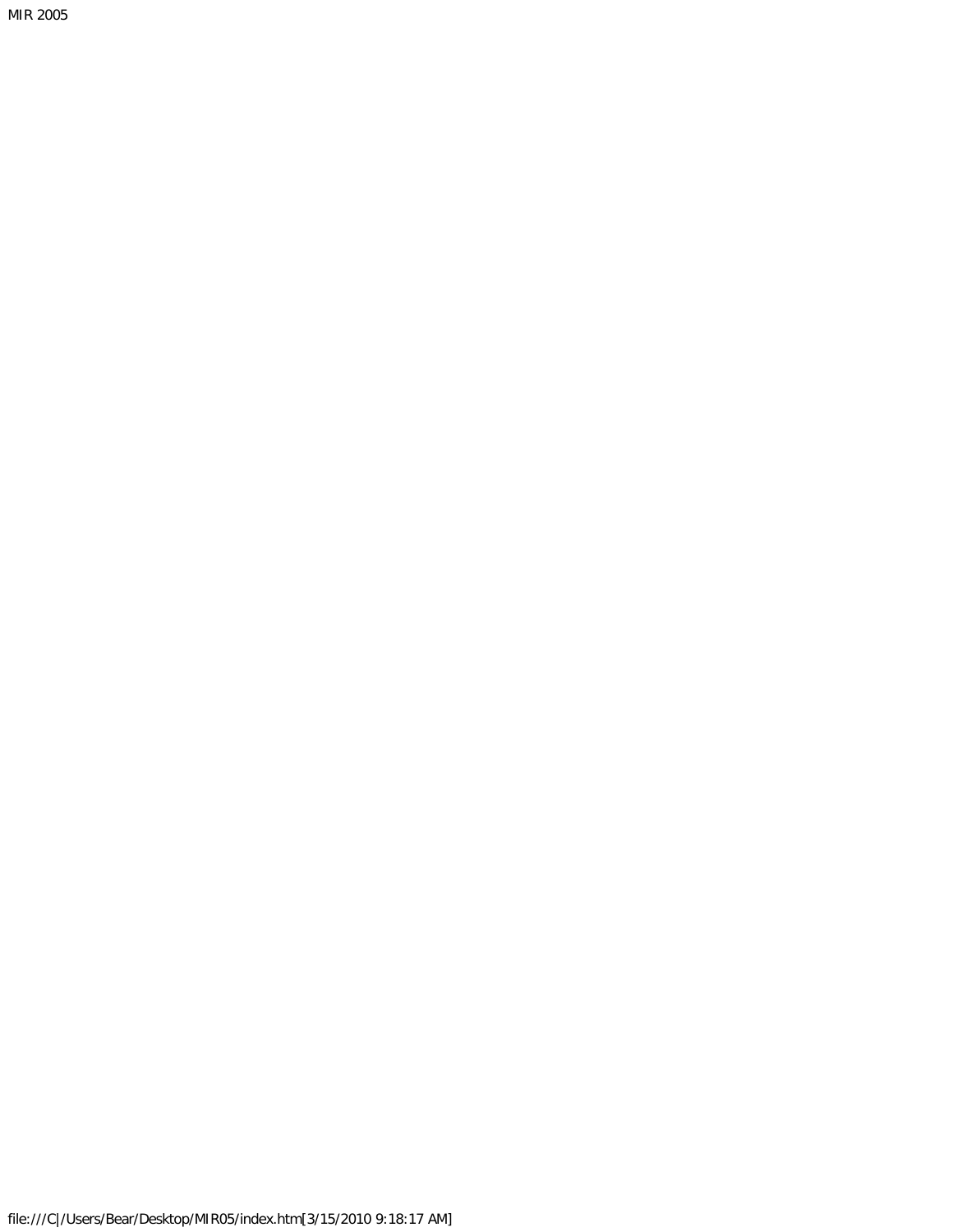# <span id="page-2-0"></span>GENERAL INFORMATION

Extending beyond the borders of culture, art, and science, the search for digital information is one of the major challenges of our time. Digital libraries, bio-computing & medical science, the Internet, streaming video, databases, cultural heritage collections and peer-2-peer networks have created a worldwide need for new paradigms and techiques on how to browse, search, and summarize multimedia collections. MIR2005 is a peer-reviewed meeting for scientific researchers and users to discuss important challenges in multimedia retrieval.

Following the success of the five previous MIR workshops held in conjunction with the ACM Multimedia Conferences, the purpose of the 7th ACM SIGMM International Workshop on Multimedia Information Retrieval (MIR 2005) is to bring together researchers, developers, and practitioners from academia and industry. We are soliciting original papers that address a wide range of issues in multimedia information retrieval.

# Workshop Co-Chairs

- Hongjiang Zhang, Microsoft Research Advanced Technology Center, Beijing, China (hjzhang@microsoft.com)
- John Smith, IBM T. J. Watson Research Center, Hawthorne, NY, U.S.A (jrsmith@watson.ibm.com)
- Qi Tian, Department of Computer Science, University of Texas at San Antonio, San Antonio, TX, U.S.A (qitian@cs.utsa.edu)

# Call For Organizers for MIR 2006

### [Invitation for Organizing MIR'06](javascript:if(confirm()

**Important Dates**: Deadline for proposals: December 1st, 2005

Here is the link to **MIR 2006**.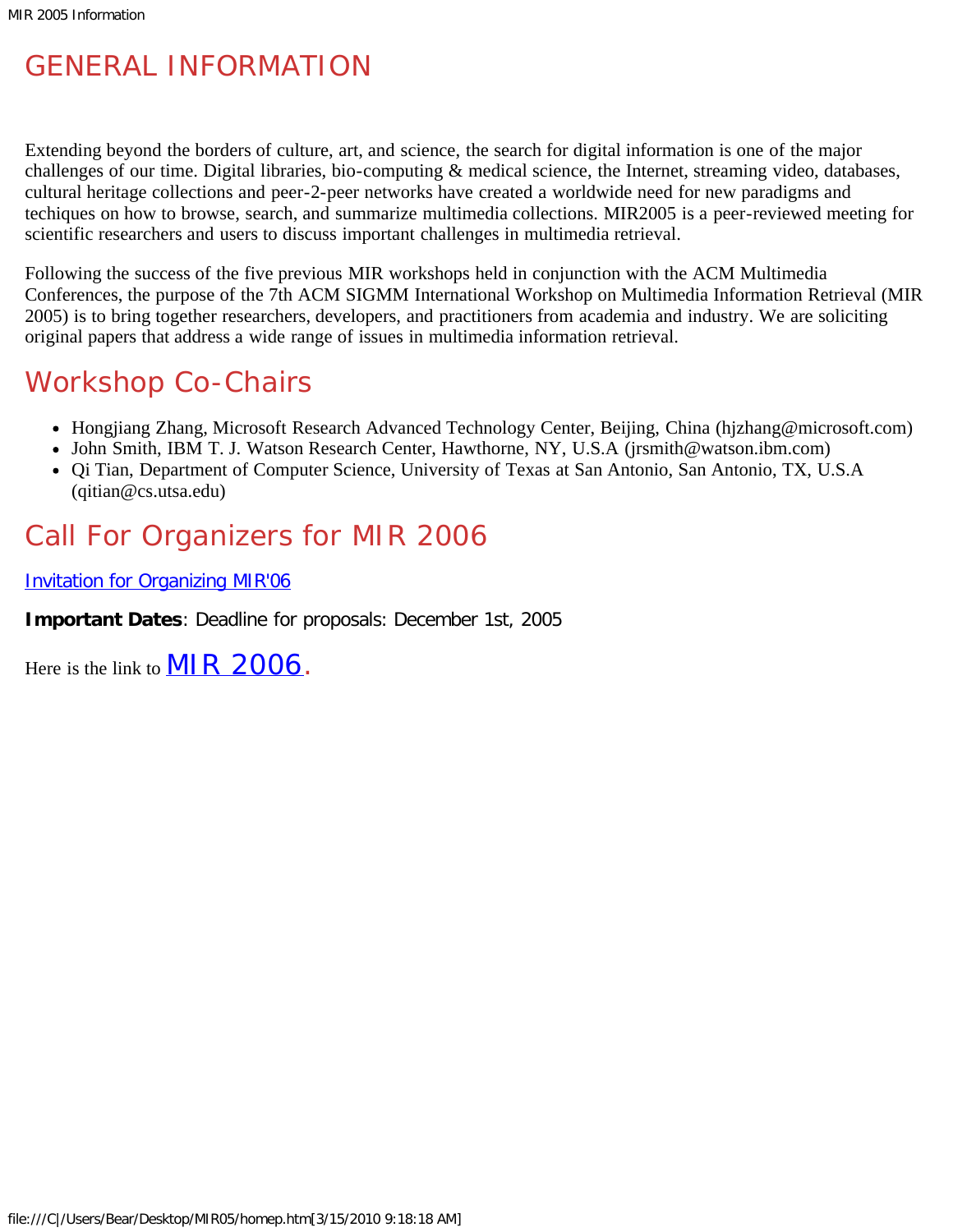### <span id="page-3-0"></span>CALL FOR PAPER

(download [PDF](#page-18-0) version)

### MIR 2005

7th ACM SIGMM International Workshop on Multimedia Information Retrieval November 10-11, 2005 Singapore

in conjunction with ACM Multimedia 2005

#### IMPORTANT DATES:

**August 5th , 2005: Extended submission deadline of full paper** August 22th, 2005: Notification of acceptance August 29th, 2005: Camera-ready full paper

#### **OVERVIEW**

The content extraction, indexing, and retrieval of multimedia data continue to be one of the most challenging and fastgrowing research areas. Digital libraries, education and training, media commerce, entertainment, home media, video surveillance, bio-computing in bioinformatics, biometrics, and medical multimedia database, have created a worldwide need for new paradigms and techniques on how to browse, search, and summarize multimedia collections.

Following the success of the six previous MIR workshops held in conjunction with the ACM Multimedia Conference, the purpose of the 7th ACM SIGMM International Workshop on Multimedia Information Retrieval (MIR 2005) is to bring together researchers, developers, and practitioners from academia and industry. MIR2005 is calling for originals, high-quality submissions that address innovative research in the broad field of multimedia information retrieval.

Topics of interests include but are not limited to:

- � Learning and relevance feedback in multimedia retrieval
- � Content-based indexing, search, and retrieval of multimedia data
- $\bullet$  Summarization and visualization of multimedia
- $\bullet$  Indexing and retrieval of streaming audio and video
- $\bullet$  Semantic representation and modeling
- � Semantic content analysis and annotation
- $\bigcirc$  User perspectives and user modeling
- � Intelligent agents for multimedia indexing and retrieval
- � Multimedia query languages, query processing and optimization
- � Multi-modal human-computer interaction
- � Media mining from semi structured data (video, image, audio, and documents)
- $\bigodot$  High performance multimedia indexing algorithms
- $\bullet$  Tools, benchmarks, and standards
- � Emerging query and retrieval models: beyond client and server (peer-to-pee)
- � Multi-modal/multi-sensor fusion techniques

� Applications in biometrics, bioinformatics, medical multimedia mining and indexing (MRI, CT, PET, �), and surveillance (multi-modal event detection and recognition).

Note: This year the workshop will encourage the submission of paper on emerging topics which we believe that are going to be interesting to the community. Some topics are such as video mining, new applications in biometrics (person identification using face, fingerprint, iris, or multiple soft biometrics), video surveillance, and medical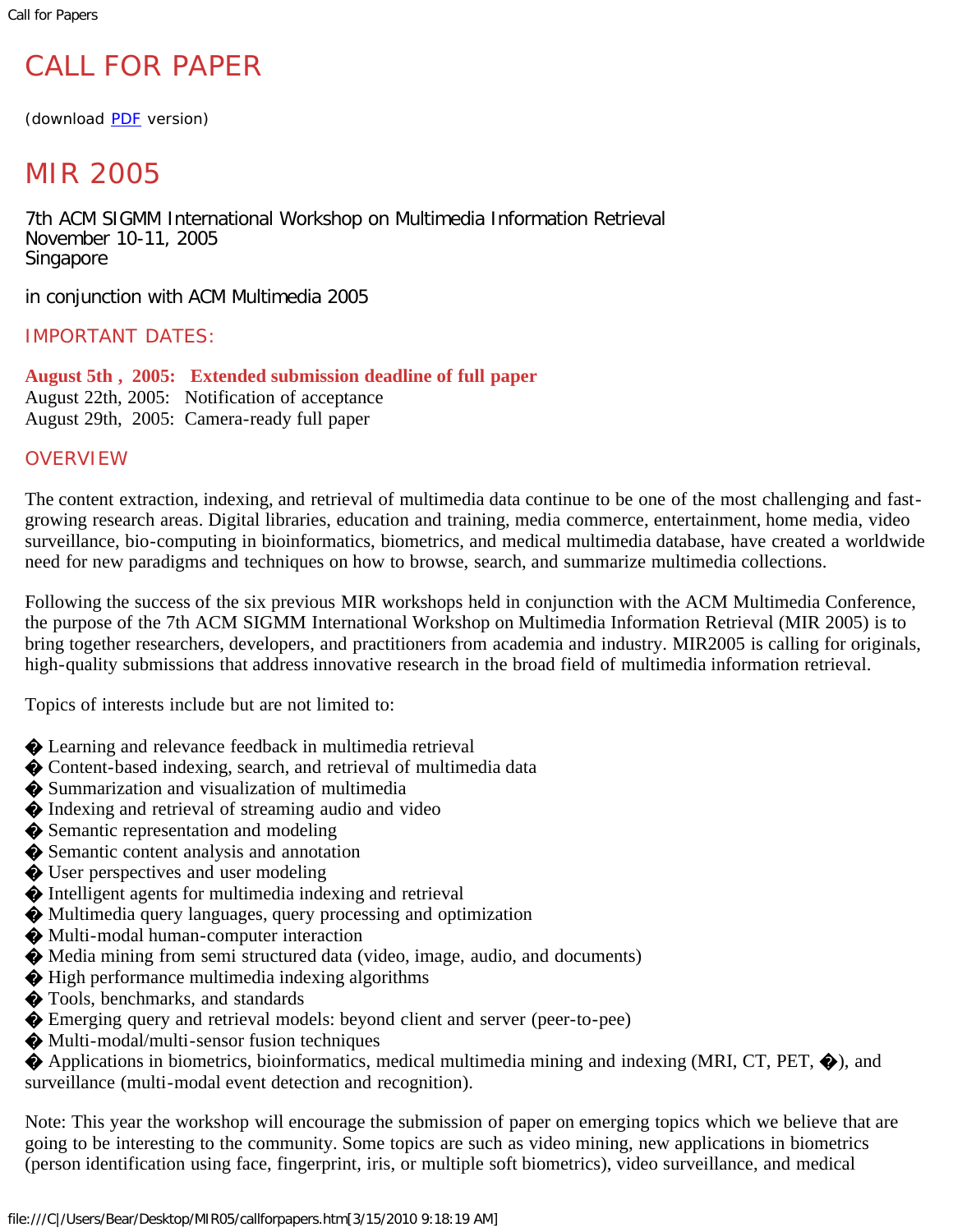databases, and retrieval of novel media.

#### PAPER SUBMISSION

[Submit online.](javascript:if(confirm() The submitted paper should be no longer than **8 pages** in the ACM style sheet in English.

All submissions will be peer-reviewed by at least 3 members of the program committee. The workshop proceedings will be printed and appear in the ACM Digital Library.

#### WORKSHOP CHAIRS

Hongjiang Zhang, Microsoft Research Advanced Technology Center, Beijing, China John Smith, IBM T. J. Watson Research Center, Hawthorne, NY, U.S.A Qi Tian, Department of Computer Science, University of Texas at San Antonio, San Antonio, TX, U.S.A

#### PANEL SESSION CHAIR

Alejandro (ALEX) Jaimes, FXPAL Japan, Fuji Xerox (Nakai Research Center) Tokyo, Japan

SPECIAL SESSION CHAIR

James Wang, The Pennsylvania State University, USA **[Special Session Program](javascript:if(confirm()** 

#### PROGRAM COMMITTEE

Ramazan S. Aygun, University of Alabama in Huntsville, USA Alberto Del Bimbo, University of Florence, Italy Nozha Boujemaa, Inria, France Edward Chang, University of California, Santa Barbara, USA Shahram Ebadollahi, IBM T.J. Watson Research Center, USA Theo Gevers, Univ. of Amsterdam, The Netherlands Alan Hanjalic, Delft University of Technology, The Netherlands Alexander Hauptmann, Carnegie Mellon University, USA Horace Ip, City University Hong Kong, Hong Kong Alejandro Jaimes, FXPAL Japan Munchurl Kim, Information and Communications University, Korea Wolfgang Klas, University of Vienna, Austria C.-C. Jay Kuo, University of Southern California, USA Kenneth K. Lam, Hong Kong Polytechnic Univ., Hong Kong Michael Lew, LIACS Media Lab, The Netherlands Mingjing Li, Microsoft Research Asia, China Xing Li, Tsinghua University, China Jiebo Luo, Kodak, USA Wei-Ying Ma, Microsoft Research, China B. S. Manjunath, University of California, Santa Barbara, USA Stephane Marchand-Maillet, University of Geneva, Switzerland Apostol Natsev, IBM Research, USA Silvia Pfeiffer, CSIRO Mathematical and Information Sciences, Australia Stan Sclaoff, Boston University, USA Nicu Sebe, University of Amsterdam, The Netherlands Alan Smeaton, Dublin City University, Ireland Hari Sundaram, Arizona State University, USA James Z. Wang, Penn. State University, USA Guangyou Xu, Tsinghua University, China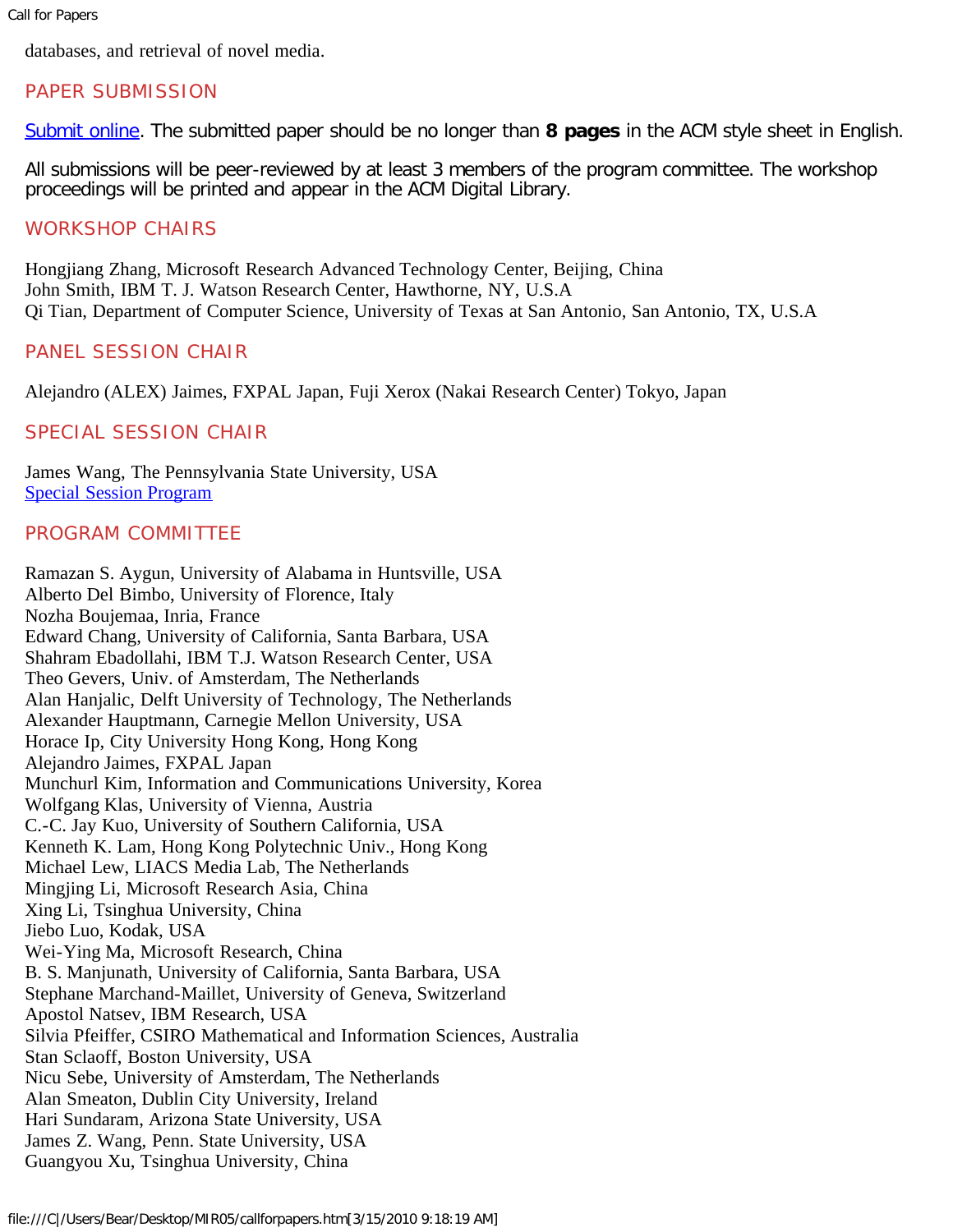Call for Papers

Tong Zhang, HP Lab, USA Sean Zhou, Siemens Research, USA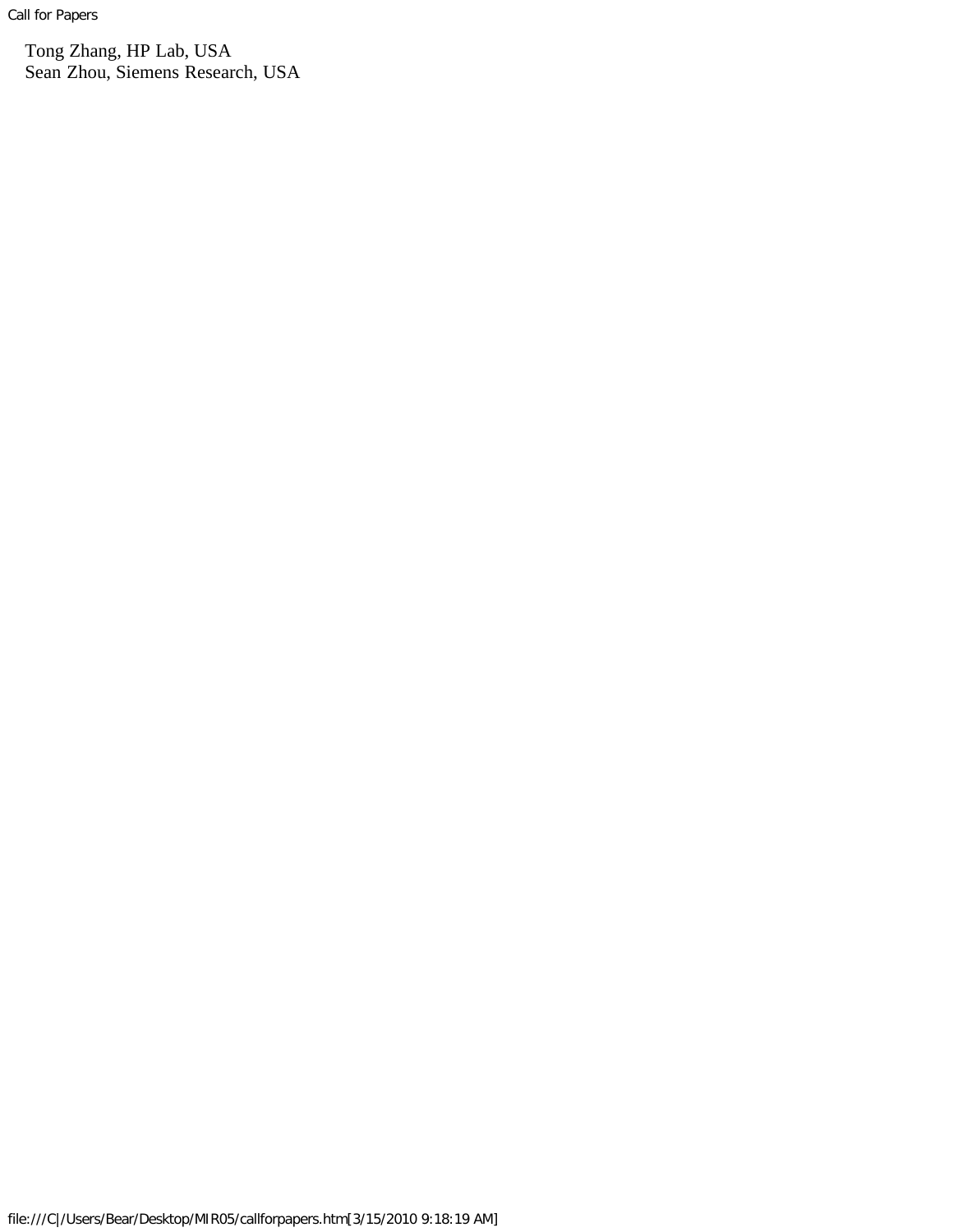### <span id="page-6-0"></span>Important Dates

**August 5th , 2005: Extended submission deadline of full paper**

- August 22, 2005: Notification of acceptance
- August 29, 2005: Camera-ready full paper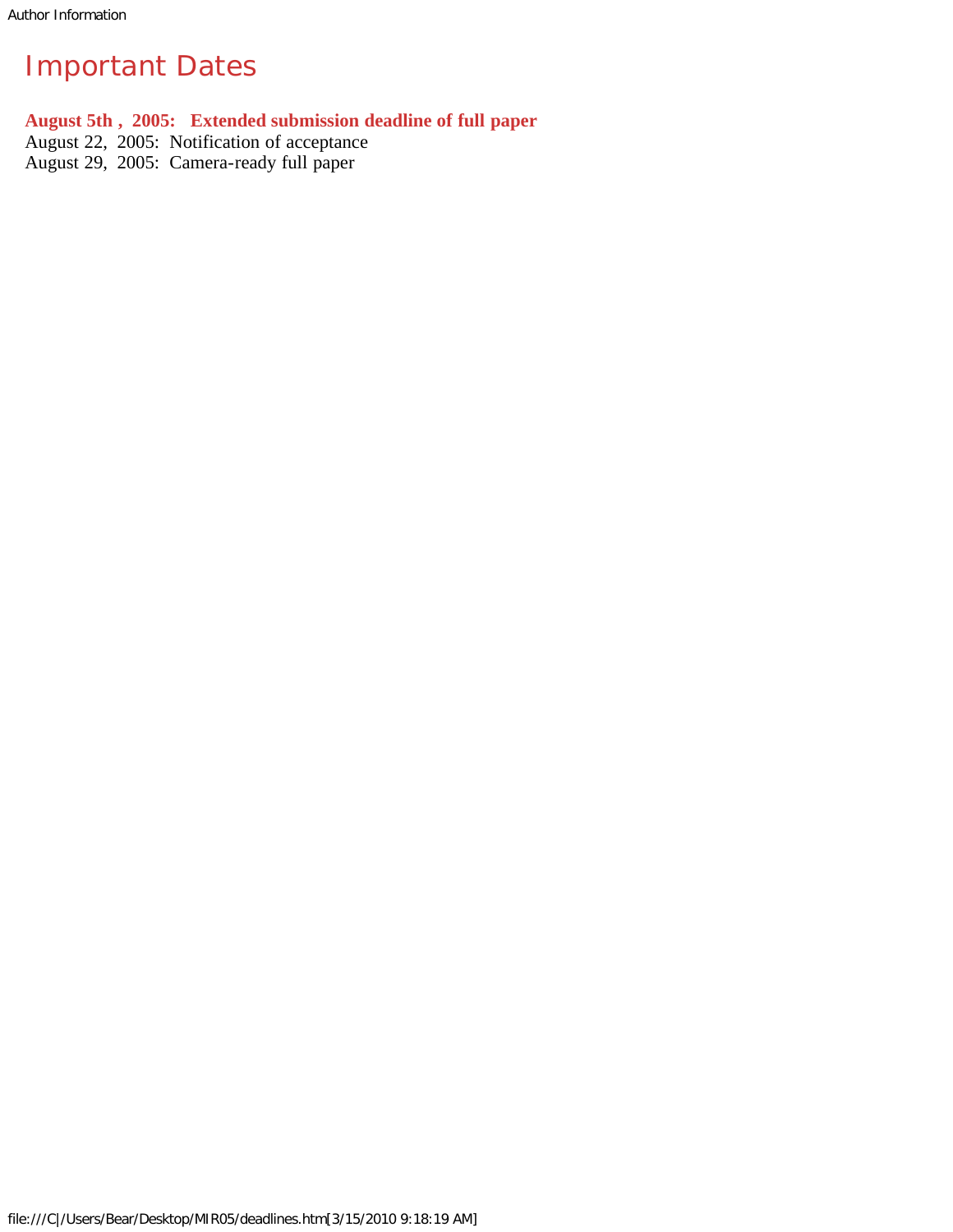### <span id="page-7-0"></span>**MIR 2005 Program (updated 10/25/2005)**

### Thursday November 10, 2005

| 2:00-3:00 pm            | <b>Opening Remarks</b><br>Hongjiang Zhang (Microsoft Research Advanced Technology Center, China)<br><b>Keynote Speech</b><br>Weiying Ma, Microsoft Research Asia<br>From Relevance to Intelligence: Toward Next Generation Web Search |
|-------------------------|---------------------------------------------------------------------------------------------------------------------------------------------------------------------------------------------------------------------------------------|
| 3:00 → 5:00 pm          | <b>Poster Session</b><br>Session Chair: Qi Tian (The University of Texas at San Antonio, USA)                                                                                                                                         |
|                         | Poster Session 1: Video Annotation, Indexing and Retrieval                                                                                                                                                                            |
|                         | Enhanced Ontologies for Video Annotation and Retrieval<br>Marco Bertini, Alberto Del Bimbo, and Carlo Torniai                                                                                                                         |
|                         | Semi-Automatic Video Annotation Based on Active Learning with Multiple<br><b>Complementary Predictors</b><br>Song Yan, Xian-Sheng Hua, Li-Rong Dai, and Meng Wang                                                                     |
|                         | A Motion-Flow-Based Fast Video Retrieval System<br>Chih-Wen Su, Kuo-Chin Fan, Hong-Yuan Mark Liao, Chia-Wen Lin, Hsiao-Rong<br>Tyan                                                                                                   |
|                         | Video Booklet � A Natural Video Searching and Browsing Interface<br>Caizhi Zhu, Xian-Sheng Hua, Tao Mei, and Xiu-Qing Wu                                                                                                              |
|                         | A New General Framework for Shot Boundary Detection and Key-Frame<br>Extraction<br>Huamin Feng                                                                                                                                        |
|                         | A Unified Framework for Semantic Shot Representation of Sports Video<br>Xiaofeng Tong, Hanqing Lu, Lingyu Duan, and Qingshan Liu                                                                                                      |
|                         | Poster Session 2: Image/WWW-based System and Applications                                                                                                                                                                             |
|                         | Semantic Image Classification with Hierarchical Feature Subset Selection<br>Yuli Gao                                                                                                                                                  |
|                         | Photo-to-Search: Using Multimodal Queries to Search the Web from Mobile<br>Devices<br>Xin Fan, Xing Xie, Mingjing Li, Zhiwei Li, and Wei-Ying Ma                                                                                      |
|                         | Multiple Random Walk and Its Application<br>Mingjing Li, Jingrui He, and Hanghang Tong                                                                                                                                                |
|                         | Scenario optimization for interactive category search<br>Giang Phuong Nguyen and Marcel Worring                                                                                                                                       |
|                         | Macroblock Mode Decision for H.264<br>Tran Duc Hai Du                                                                                                                                                                                 |
| 4:00 → 4:30 pm          | Afternoon Tea                                                                                                                                                                                                                         |
| 5:00 $\bigcirc$ 6:40 pm | Special Session 1: Machine Learning for Visual Information Retrieval<br>Session Chair: Nozha Boujemaa (INRIA, France)                                                                                                                 |
|                         | A Cluster-wise Semantics Endorsement Approach to Image Retrieval<br>Jia Li                                                                                                                                                            |
|                         | Exploiting Temporal Discontinuities for Event Detection and Manipulation in Video<br><b>Streams</b><br>Hugh Denman, Erika Doyle, Anil Kokaram, Niall Rea, Rozenn Dahyot, and Ray<br>Fuller                                            |
|                         | An Interactive System for Mental Face Retrieval<br>Yuchun Fang, Donald Geman                                                                                                                                                          |
|                         | Discriminant Local Features Selection using Efficient Density Estimation in a Large<br>Database<br>Alexis Joly and Olivier Buisson                                                                                                    |
|                         | Hybrid visual and conceptual image representation within active relevance<br>feedback context                                                                                                                                         |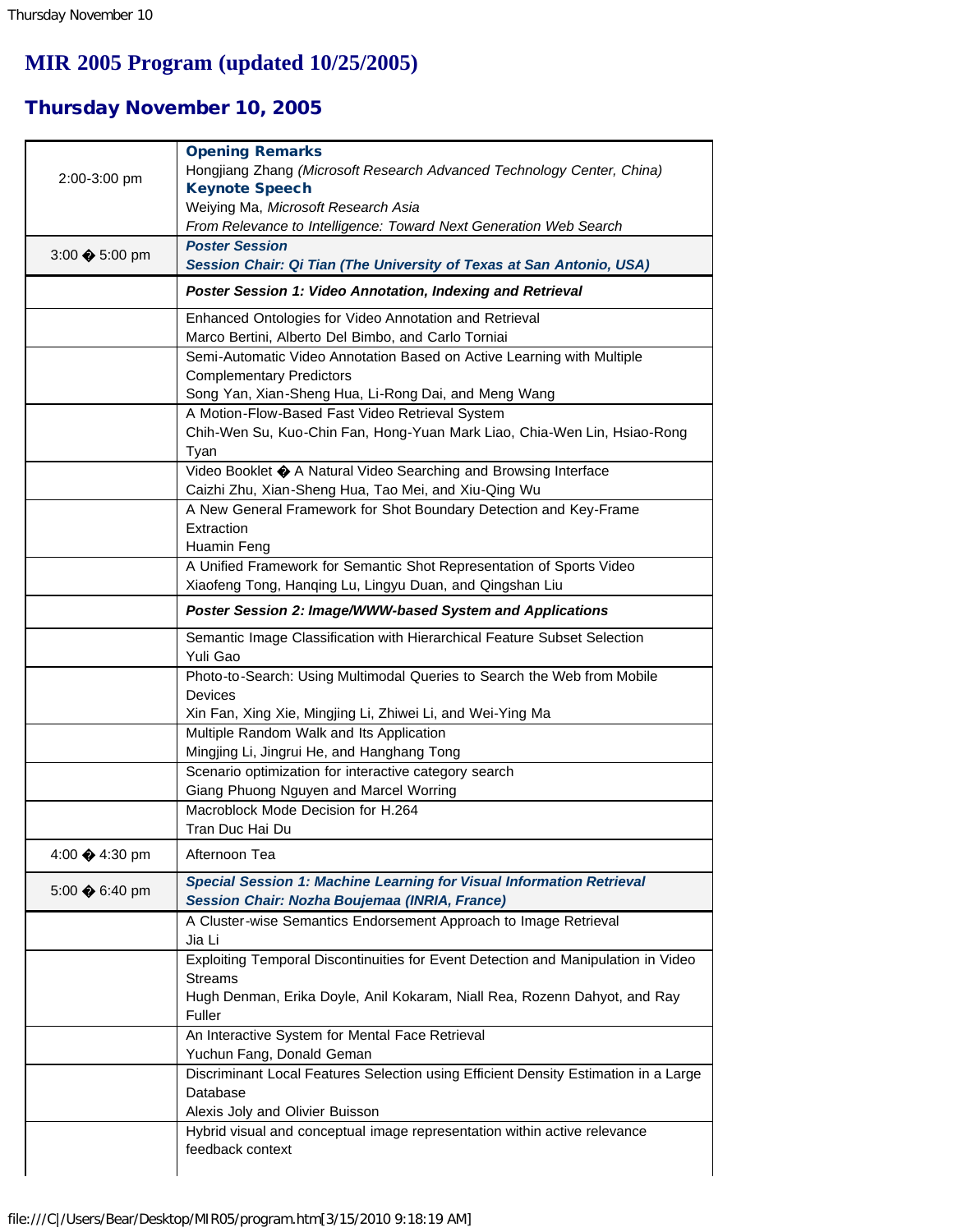### Friday November 11, 2005

| 9:00 → 10:00 am  | <b>Keynote Speech</b><br>Ramesh Sarukkai, Yahoo! Inc                                                                             |
|------------------|----------------------------------------------------------------------------------------------------------------------------------|
|                  | Video Search: Opportunities & Challenges                                                                                         |
| 10:00-10:30 am   | Morning Tea                                                                                                                      |
| 10:30-12:10 am   | <b>Oral Session 1: Image/Video/Learning</b><br>Session Chair: John Smith (IBM T. J Watson Research Center, USA)                  |
|                  | Active Semi-Supervised Fuzzy Clustering for Image Database Categorization                                                        |
|                  | Nizar Grira, Michel Crucianu, and Nozha Boujemaa                                                                                 |
|                  | Mutual Relevance Feedback for Multimodal Query Formulation in Video Retrieval                                                    |
|                  | Arnon Amir, Marco Berg, and Haim Permuter                                                                                        |
|                  | Player Identification in Soccer Videos                                                                                           |
|                  | Alberto Del Bimbo, Marco Bertini, and Walter Nunziati<br>Tracking Concept Drifting with an Online-Optimized Incremental Learning |
|                  | Framework                                                                                                                        |
|                  | Jun Wu, Dayong Ding, Xian-Sheng Hua, and Bo Zhang                                                                                |
|                  | Low-cost Distributed Learning of A Probabilistic Mixture Model for Multimedia                                                    |
|                  | Content-based Indexing on A Large Scale                                                                                          |
|                  | Afshin Nikseresht, Marc Gelgon                                                                                                   |
| 12:10 -1:10 pm   | Lunch                                                                                                                            |
|                  | <b>Oral Session 2: Web Searching and Applications</b>                                                                            |
| 1:10-2:50 pm     | <b>Session Chair: Hongjiang Zhang (Microsoft Research Advanced Technology</b>                                                    |
|                  | Center, China)                                                                                                                   |
|                  | SSP: Similarity Space Projection, A Novel Framework for Web Image Search and                                                     |
|                  | Annotation                                                                                                                       |
|                  | Tie-Yan Liu, Ying Liu, Tao Qin, Lei Zhang, and Wei-Ying Ma<br>Probabilistic Web Image Gathering                                  |
|                  | Keiji Yanai and Kobus Barnard                                                                                                    |
|                  | Multi-Graph Enabled Active Learning for Multimodal Web Image Retrieval                                                           |
|                  | Xin-Jing Wang, Wei-Ying Ma, Lei Zhang, and Xing Li                                                                               |
|                  | Inferring Similarity Between Music Objects with Application to Playlist Generation                                               |
|                  | Chris Burges, Cormac Herley, and Robert Ragno                                                                                    |
|                  | Framework for Personalized Multimedia Summarization                                                                              |
|                  | Lalitha Agnihotri, John Kender, Nevenka Dimitrova, and John Zimmerman                                                            |
| 2:50 - 3:10 pm   | Afternoon Tea                                                                                                                    |
|                  | Special Session 2: Multimedia Information Retrieval: Challenges and Real-                                                        |
| $3:10 - 4:50$ pm | world Applications                                                                                                               |
|                  | Session Chair: James Z. Wang (The Penn State University, USA)                                                                    |
|                  | Evaluation Strategies for Image Understanding and Retrieval                                                                      |
|                  | Keiji Yanai, Nikhil Shirahatti, Prasad Gabbur, and Kobus Barnard<br>Localized Content-Based Image Retrieval                      |
|                  | Rouhollah Rahmani, Sally Goldman, Hui Zhang, and Jason Fritts                                                                    |
|                  | A Content-Based Image Retrieval System for Fish Taxonomy                                                                         |
|                  | Yixin Chen, Henry L. Bart, Jr., and Fei Teng                                                                                     |
|                  | Extracting Information from Multimedia Meeting Collections                                                                       |
|                  | Daniel Gatica-Perez, Dong Zhang, and Samy Bengio                                                                                 |
|                  | Content-Based Image Retrieval - Approaches and Trends in the New Age                                                             |
|                  | Ritendra Datta, Jia Li, and James Z. Wang                                                                                        |
|                  | Panel Session: Multimedia Information Retrieval: What is it and Why isn't                                                        |
|                  | <b>Anyone Using It?</b>                                                                                                          |
|                  | Session Chair: Alejandro (ALEX) Jaimes (FXPAL Japan, Fuji Xerox Co., Ltd.)                                                       |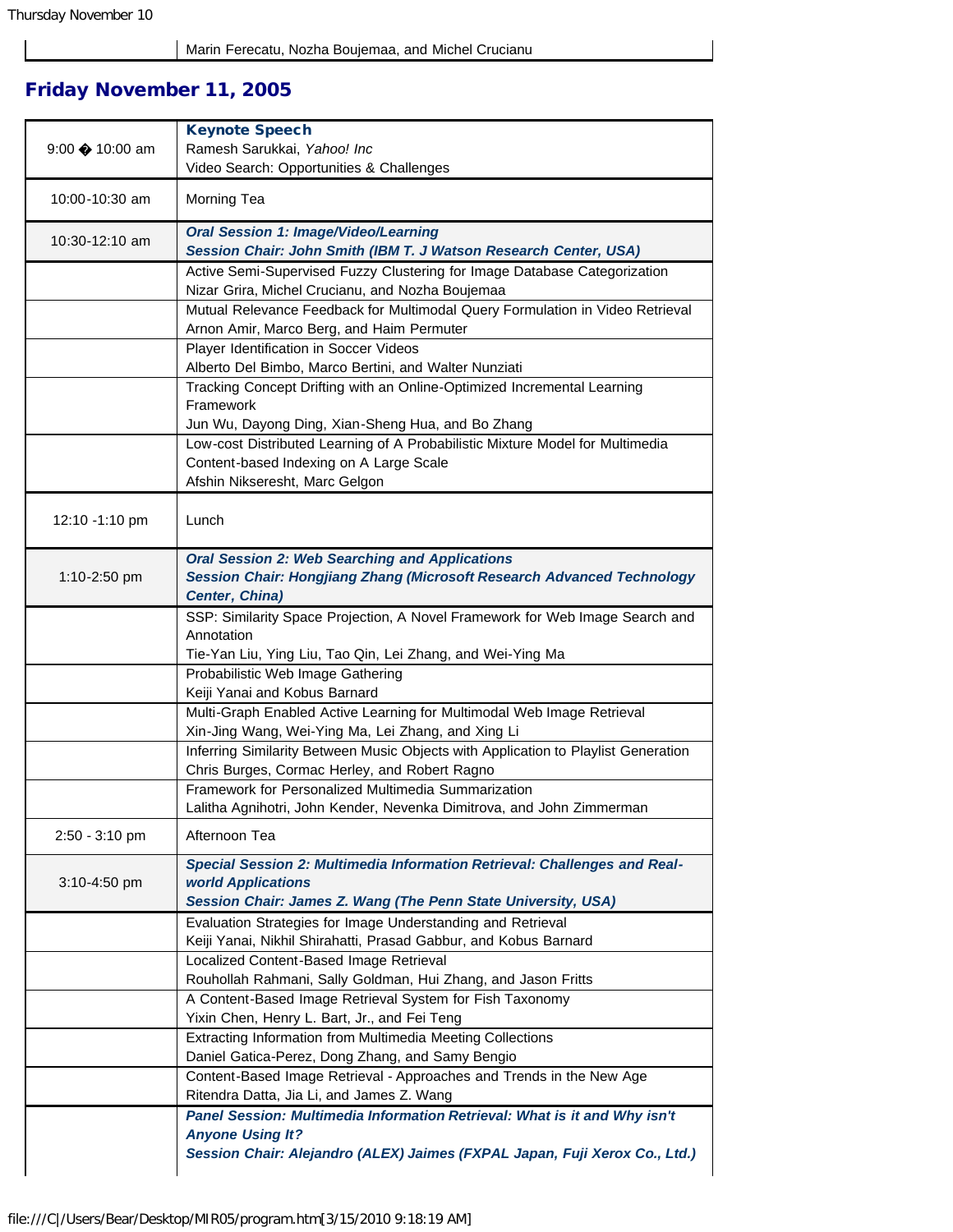#### Thursday November 10

| $5:00 - 6:30$ pm | Ramesh Sarukki, Yahoo! Inc                |
|------------------|-------------------------------------------|
|                  | Wei-Ying Ma, Microsoft Research Asia      |
|                  | Sbastien Gilles, LTU technologies         |
|                  | Mike Christel, Carnegie Mellon University |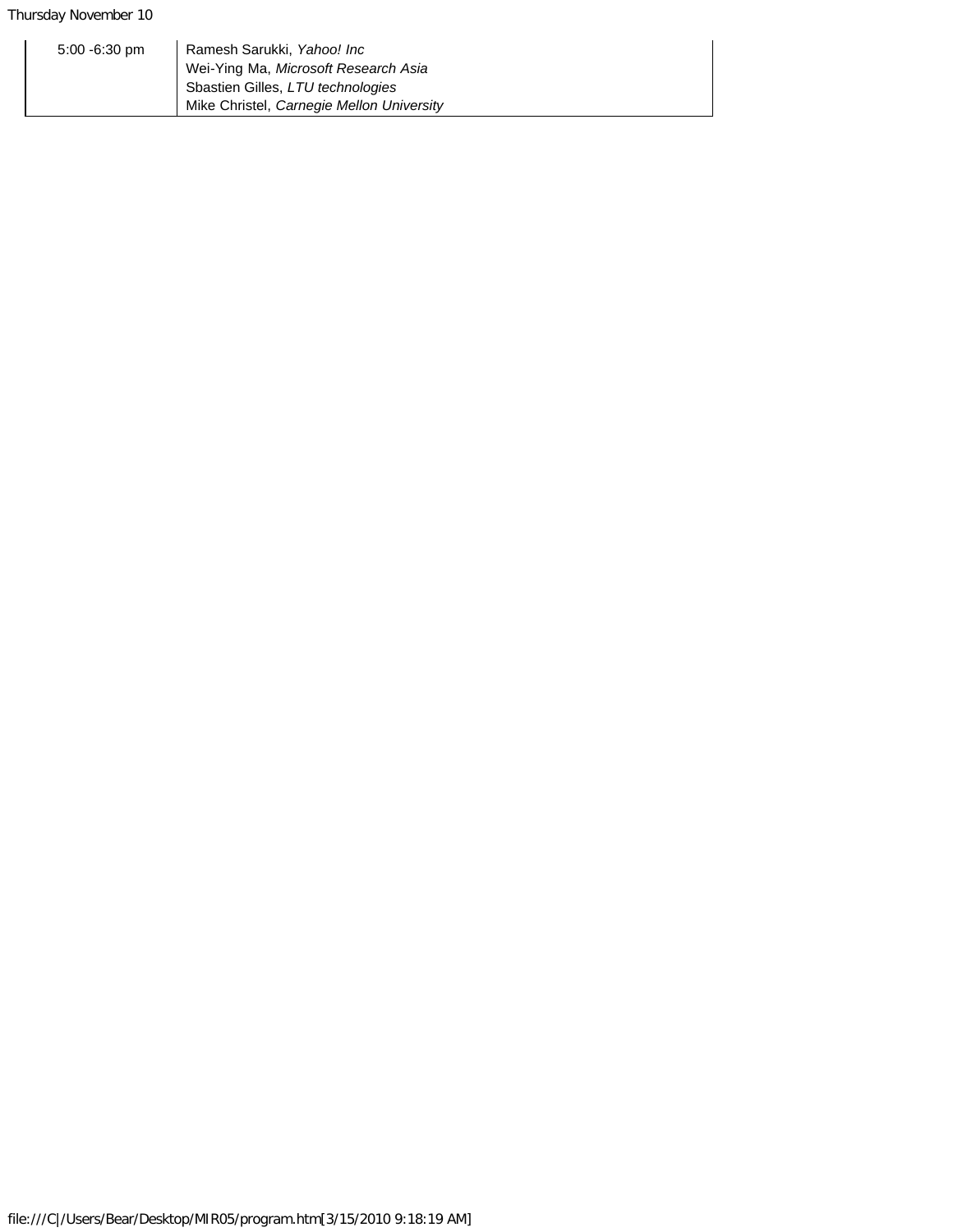### <span id="page-10-0"></span>MIR 2005 Keynote Speeches

#### Weiying Ma, *Micrsoft Research Asia*

From Relevance to Intelligence: Toward Next Generation Web Search

November 10, 2005 2:00-3:00 pm

#### Ramesh Sarukkai, *Yahoo! Inc.*

Video Search: Opportunities & Challenges

#### **Presentation Slides in [[ppt\]](file:///C|/Users/Bear/Desktop/MIR05/MIR-Keynote-2005-Sarukkai-Final.ppt).**

November 11, 2005 9:00-10:00 am

Note: Refer to Panel Session for the bios of the keynote speakers.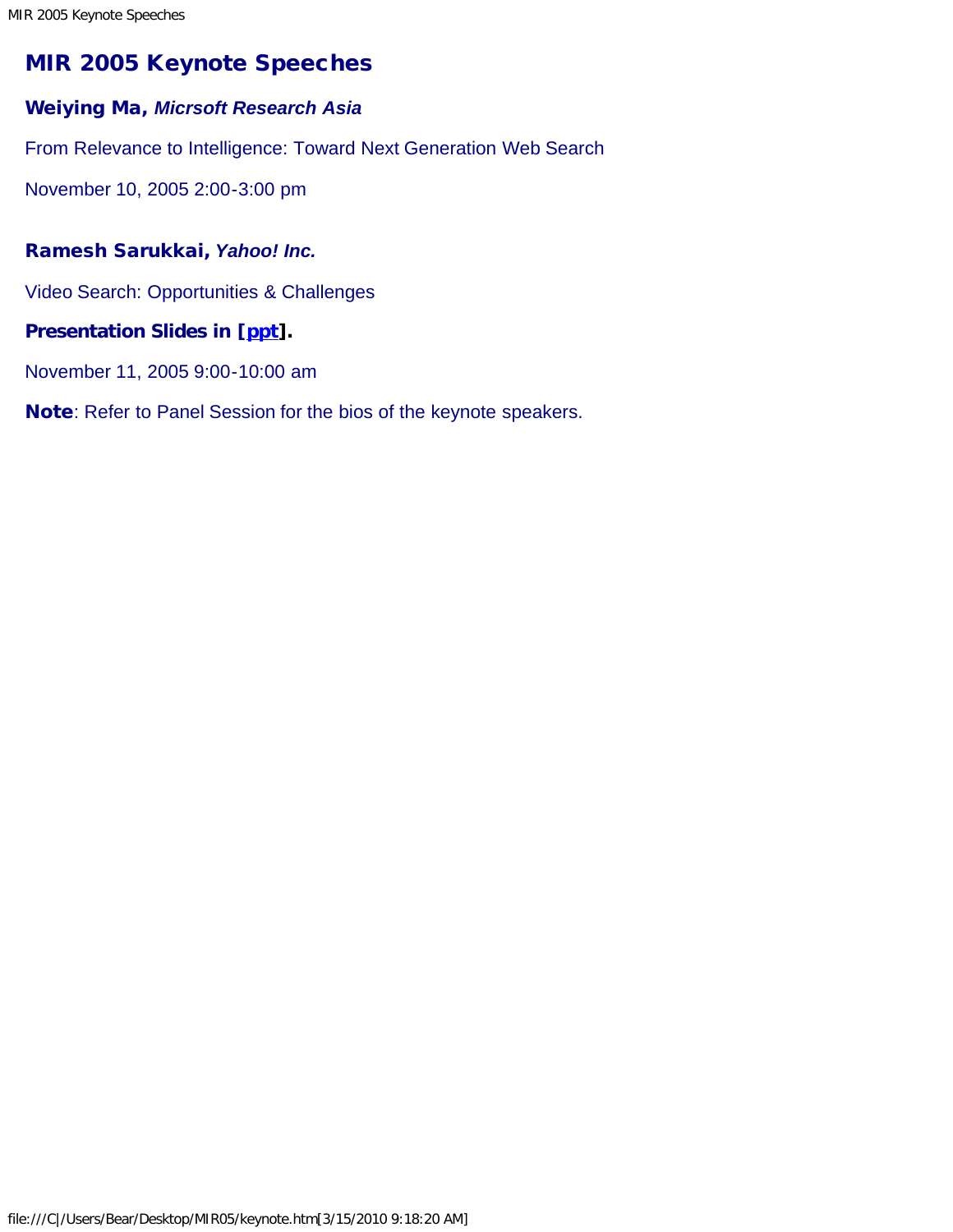### <span id="page-11-0"></span>MIR 2005 Panel Session

*Panel Session: Multimedia Information Retrieval: What is it and Why isn't Anyone Using It?*

**Alejandro (ALEX) Jaimes** *(FXPAL Japan, Fuji Xerox Co., Ltd.) - Sessions chair* **Ramesh Sarukki***, Yahoo! Inc* **Wei-Ying Ma***, Microsoft Research Asia* **Sbastien Gilles,** *LTU technologies* **Mike Christel,** *Carnegie Mellon University*

Ramesh Sarukki, *Yahoo! Inc*



Dr. Ramesh Sarukkai currently heads up the video search team at Yahoo. Prior to this, he managed the Small Business Platform (billing/ordering/infrastructure for hosting, domains, and e-commerce sites), and also architected wireless/voice products during his 6+ years at Yahoo. Before that, Dr. Sarukkai worked at IBM, and Kurzweil/L&H on vision, speech and natural language technologies.

Dr. Sarukkai holds a PhD from University of Rochester, NY. He has published/presented in leading journals and conferences in the areas of AI, Information retrieval, speech, media, and internet technologies, in addition to authoring the book "Foundations of Web Technology". Dr. Sarukkai also served on the World Wide Web Consortium (W3C) Voice Browser working group, recently chaired a panel in World Wide Web 2005 conference (Japan) on networking effects of the Web, and holds many patents related to speech, wireless, e-commerce, and search, including the first invention of large vocabulary speech recognition system for web browsing. His current interests include media search, social annotation & networking effects on the Web, and emergent web technologies.

#### Wei-Ying Ma, *Microsoft Research Asia*



Dr. Wei-Ying Ma received the B.S. degree in electrical engineering from the National Tsing Hua University in Taiwan in 1990, and the M.S. and Ph.D. degrees in electrical and computer engineering from the University of California at Santa Barbara in 1994 and 1997, respectively. From 1994 to 1997 he was engaged in the Alexandria Digital Library (ADL) project in UCSB while completing his Ph.D. He developed a web-based image retrieval system called Netra which has been frequently cited by other researchers. From 1997 to 2001, he was with HP Labs where he worked in the field of multimedia adaptation and distributed media services infrastructure. He joined Microsoft Research Asia in 2001. Since then, he has been leading a research group to conduct research in the areas of information retrieval, web search, data mining, mobile browsing, and multimedia management. He currently serves as an Editor for the ACM/Springer Multimedia Systems Journal and Associate Editor for ACM Transactions on Information System. He is also the general co-chair of International Multimedia Modeling (MMM) Conference 2005 and International Conference on Image and Video Retrieval (CIVR) 2005. He has published 4 book chapters and over 100 international journal and conference papers.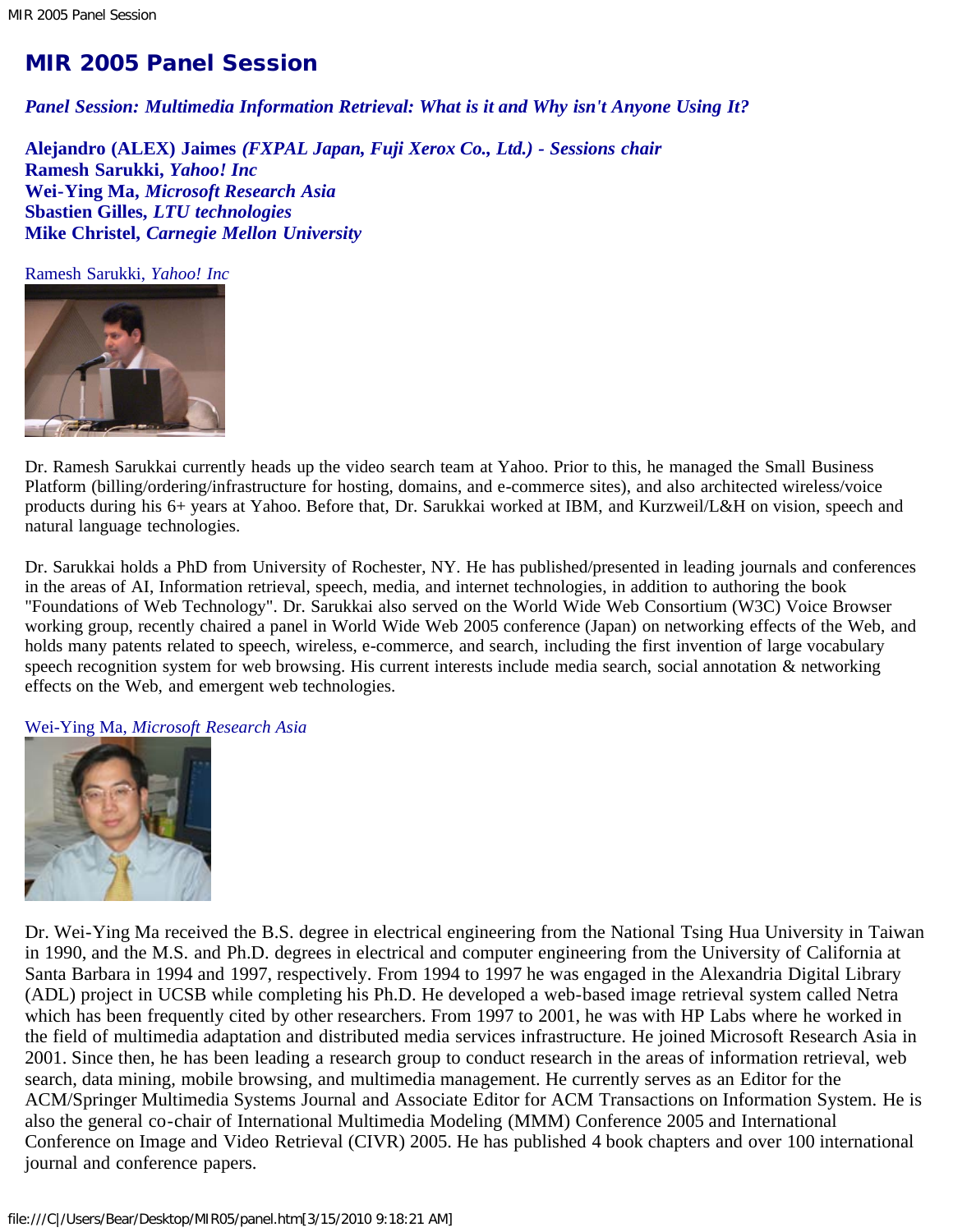#### Sbastien Gilles, *LTU technologies*



S�bastien Gilles is Chief Scientist and co-founder of LTU Technologies, a company specializing in image and video analysis (www.ltutech.com). S�bastien graduated from Oxford University with a Ph.D. in Computer Vision, focused on information theory and image matching. After completing his Ph.D., he joined the Image and Multimedia Indexing Group at INRIA, France. S�bastien graduated from the Ecole Nationale Sup $\bigcirc$ rieure de Techniques Avanc $\bigcirc$ es in Paris, France, with a major in Artificial Intelligence and Computer Science. He received a master  $\bullet$ s degree in Computer Science from the Ecole Polytechnique, France.

#### Mike Christel, *Carnegie Mellon University*



Mike Christel enjoys building systems and conducting research at the intersection of human-computer interaction, multimedia processing, information visualization, and digital libraries. He has worked with digital video since 1987, and has worked on interface development and evaluation for Carnegie Mellon's Informedia digital video understanding research group since its beginning in 1994. Christel received his Ph.D. from Georgia Tech in 1991, with his thesis examining digital video interfaces for training software engineers about code inspections.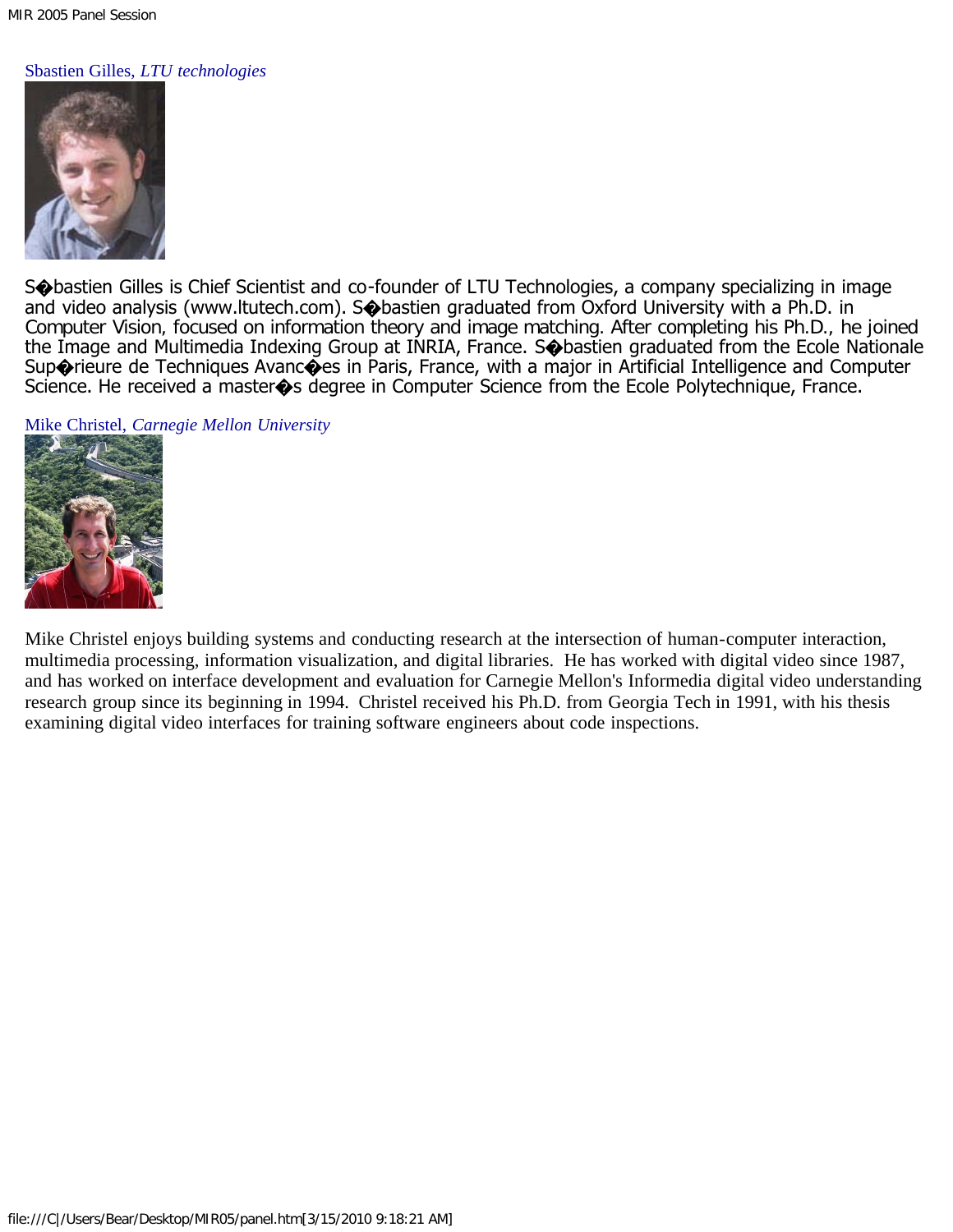### <span id="page-13-0"></span>**Presenter Information**

All of the talks were designated by the PC Committee as either Oral or Poster Presentation. The type of talk can be found on the MIR website. The instructions for both the oral and poster presentations are given in this document.

#### **"ORAL PRESENTATION" INSTRUCTIONS:**

#### **PRESENTING YOUR PAPER**

You should be present in the room in time for your presentation, from where you will be called to the stage by the Session Chair. Your presentation should last around 20 minutes (17 minutes for the talk and 3 minutes for questions). Please remember to keep an eye on the Session Chair, who will give you a signal when the time is approaching to bring your presentation to a close. The order of the talks is given on the MIR website.

#### **EQUIPMENT**

The following equipment will be available in the room: data projector and an overhead projector. Note that an internet connection will also be provided.

#### **"POSTER PRESENTATION" INSTRUCTIONS:**

There will be only one Poster Session beginning at 3:00 pm, on November 10th, 2005. Please arrange you poster before the start.

#### **EXHIBITION PANELS**

We will provide tripods on which to display your poster and roughly a 2'x 3' (i.e., 24x36 inches or 60x91 cm) cardboard poster board. Each presenter will have \*one\* tripod/poster board on which to display his material. We recommend that authors print their material on standard pages which can then be taped or glued to the poster board. You can arrange the poster board either in portrait (2' wide by 3' tall) or landscape (3' wide by 2' tall) mode.

#### **�BOASTER SESSIONS�**

The Poster Session will be preceded by a  $\bigcirc$ Boaster $\bigcirc$  Session  $\bigcirc$  this will be your chance to inform your audience about the display you have provided. Presenters will be invited to the stage to speak to delegates for one minute only. You may use a single overhead transparency to illustrate your talk if you wish. The persons nominated to  $\bullet$  boast $\bullet$  about your display should make their way to the side of the stage as quickly as possible at the beginning of the session, and form an orderly queue! You will then be invited to the stage, as a group, by the Session Chair.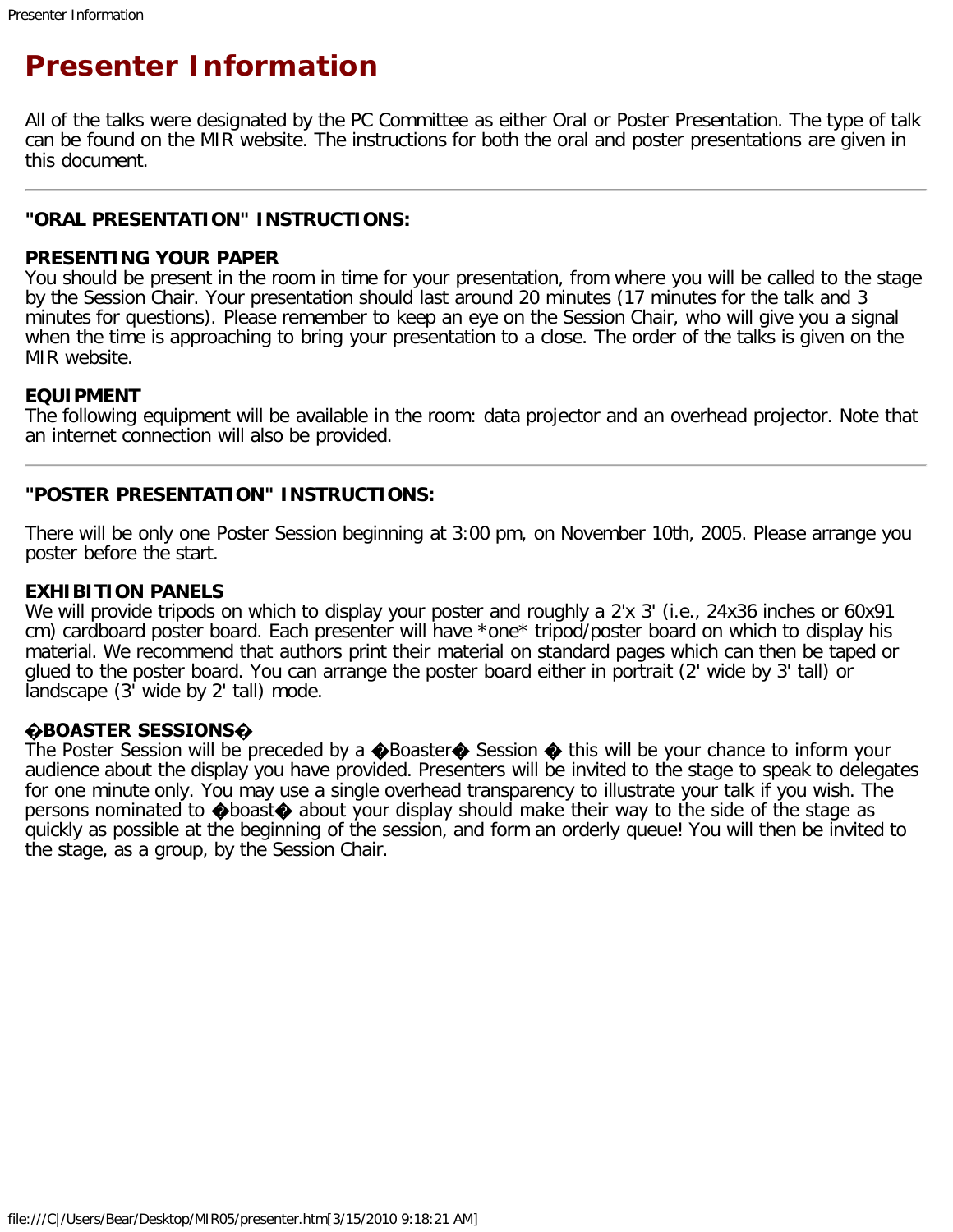<span id="page-14-0"></span>Organizing Committee

# Organizing Committee

### **General Co-Chairs**

Hongjiang Zhang Managing Director Microsoft Research Advanced Technology Center 5/F, Beijing Sigma Center No.49, Zhichun Road, Hai Dian District Beijing, China 100080 [hjzhang@microsoft.com](mailto:hjzhang@microsoft.com) [http://research.microsoft.com/users/hjzhang/](javascript:if(confirm()

John Smith Senior Manager, Intelligent Information Management IBM T. J. Watson Research Center 19 Skyline Drive Hawthorne, NY 10532, U.S.A. Tel: (914) 784-7320; [jrsmith@watson.ibm.com](mailto:jrsmith@watson.ibm.com) [http://www.research.ibm.com/people/j/jsmith/](javascript:if(confirm()

Qi Tian Assistant Professor Department of Computer Science University of Texas at San Antonio San Antonio, TX, U.S.A. [qitian@cs.utsa.edu](mailto:qitian@cs.utsa.edu) [http://www.cs.utsa.edu/~qitian/](javascript:if(confirm()

### **Panel Session Chair**

Alejandro (ALEX) Jaimes FXPAL Japan, Fuji Xerox (Nakai Research Center) Tokyo, Japan [alex.jaimes@fujixerox.co.jp](mailto:alex.jaimes@fujixerox.co.jp) [http://www.ee.columbia.edu/~ajaimes/](javascript:if(confirm()

### **Special Session Chair**

James Wang PNC Technologies Career Development Professorship 313C Information Sciences and Technology Building The Pennsylvania State University University Park, PA 16802, USA [jwang@ist.psu.edu](mailto:jwang@ist.psu.edu) [http://www-db.stanford.edu/~wangz/home/](javascript:if(confirm() Tel: +1 (814) 865-7889

[Special Session Program](javascript:if(confirm()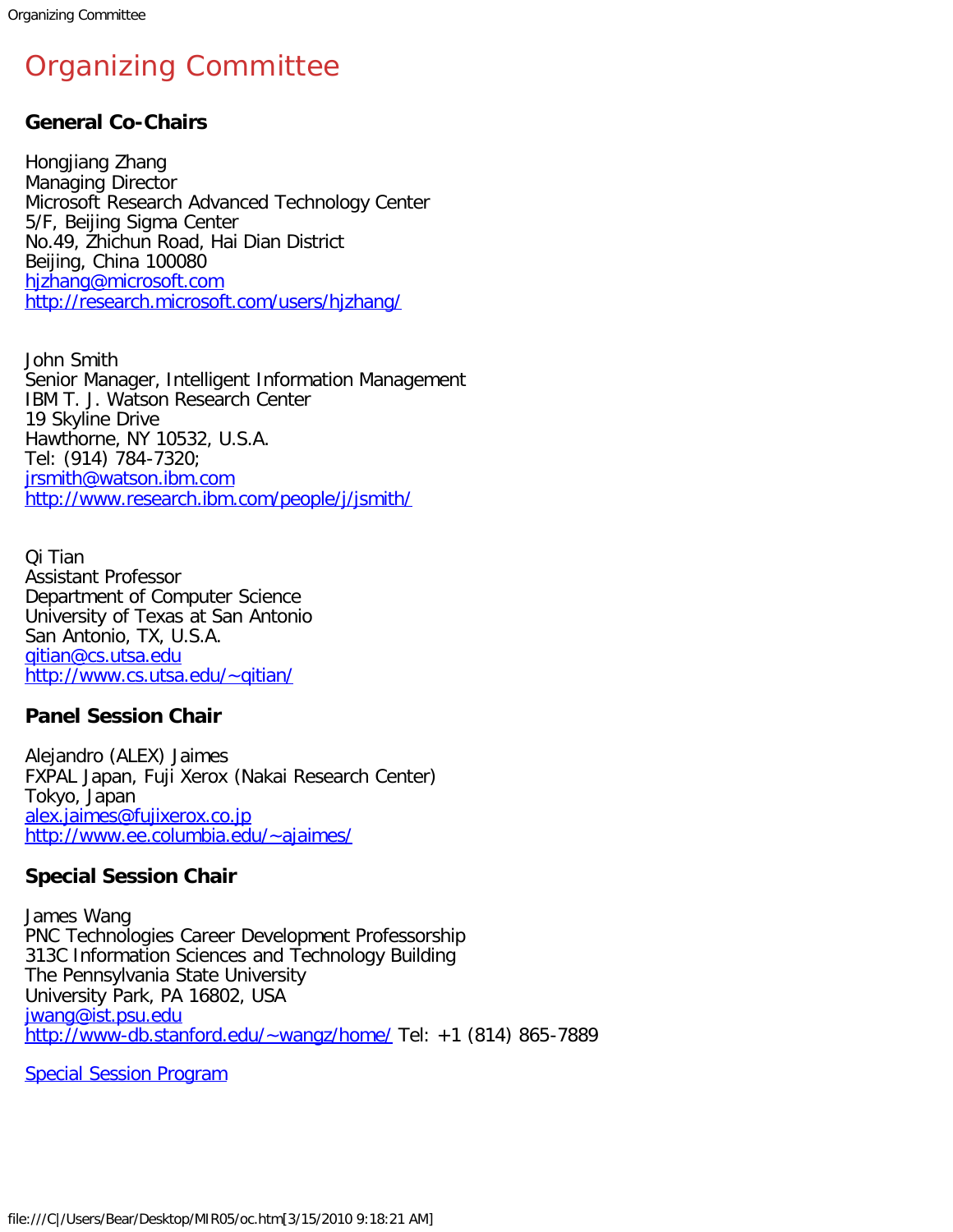### <span id="page-15-0"></span>Program Committee

Ramazan S. Aygun, University of Alabama in Huntsville, USA Alberto Del Bimbo, University of Florence, Italy Nozha Boujemaa, Inria, France Edward Chang, University of California, Santa Barbara, USA Shahram Ebadollahi, IBM T.J. Watson Research Center, USA Theo Gevers, Univ. of Amsterdam, The Netherlands Alan Hanjalic, Delft University of Technology, The Netherlands Alexander Hauptmann, Carnegie Mellon University, USA Horace Ip, City University Hong Kong, Hong Kong Alejandro Jaimes, FXPAL Japan Munchurl Kim, Information and Communications University, Korea Wolfgang Klas, University of Vienna, Austria C.-C. Jay Kuo, University of Southern California, USA Kenneth K. Lam, Hong Kong Polytechnic Univ., Hong Kong Michael Lew, LIACS Media Lab, The Netherlands Mingjing Li, Microsoft Research Asia, China Xing Li, Tsinghua University, China Jiebo Luo, Kodak, USA Wei-Ying Ma, Microsoft Research, China B. S. Manjunath, University of California, Santa Barbara, USA Stephane Marchand-Maillet, University of Geneva, Switzerland Apostol Natsev, IBM Research, USA Silvia Pfeiffer, CSIRO Mathematical and Information Sciences, Australia Stan Sclaoff, Boston University, USA Nicu Sebe, University of Amsterdam, The Netherlands Alan Smeaton, Dublin City University, Ireland Hari Sundaram, Arizona State University, USA James Z. Wang, Penn. State University, USA Guangyou Xu, Tsinghua University, China Tong Zhang, HP Lab, USA Sean Zhou, Siemens Research, USA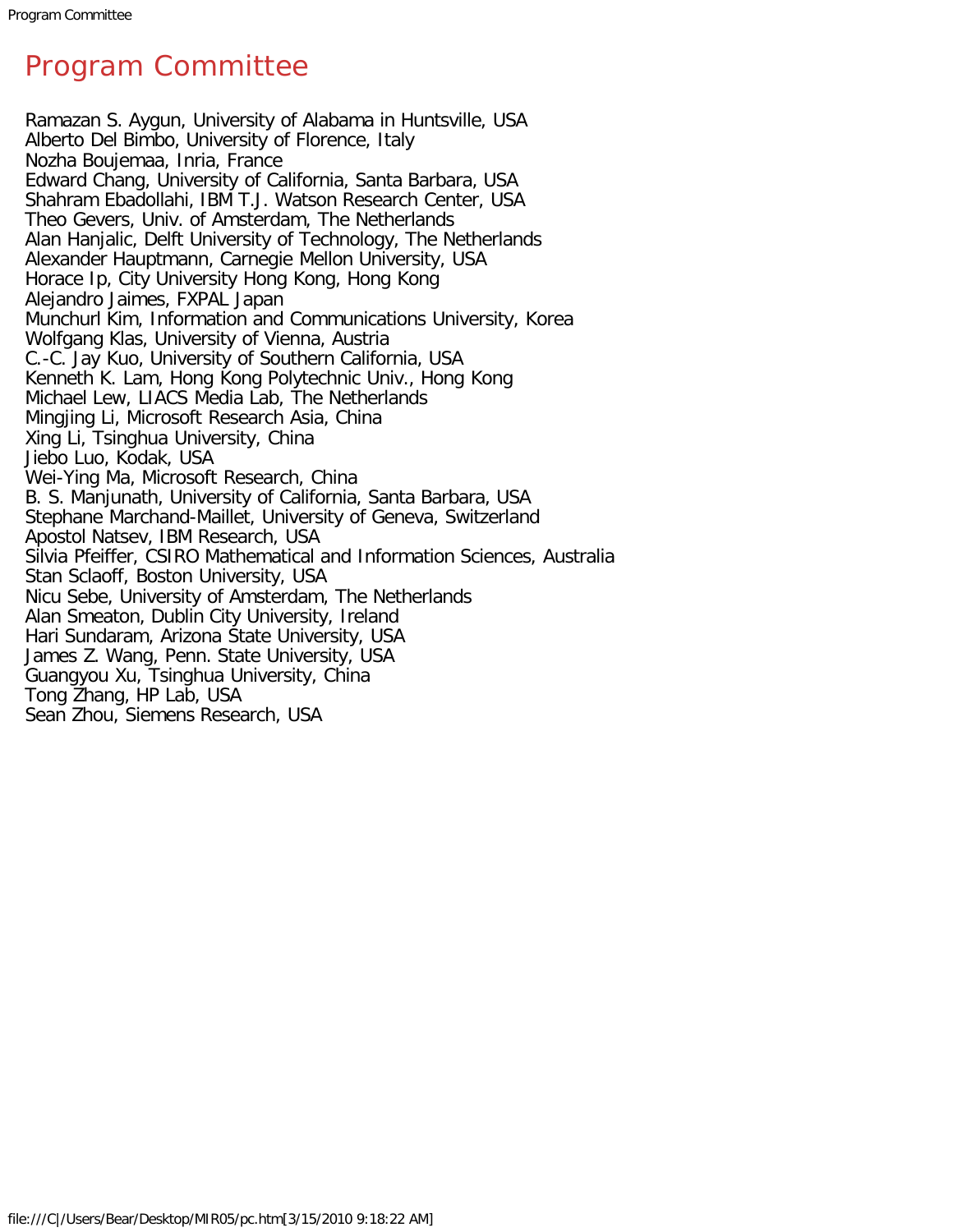<span id="page-16-0"></span>Sponsors

# Sponsors and Supporters



# **IBM Research**

THE UNIVERSITY OF TEXAS AT SAN ANTONIO  $\mathbf{r}$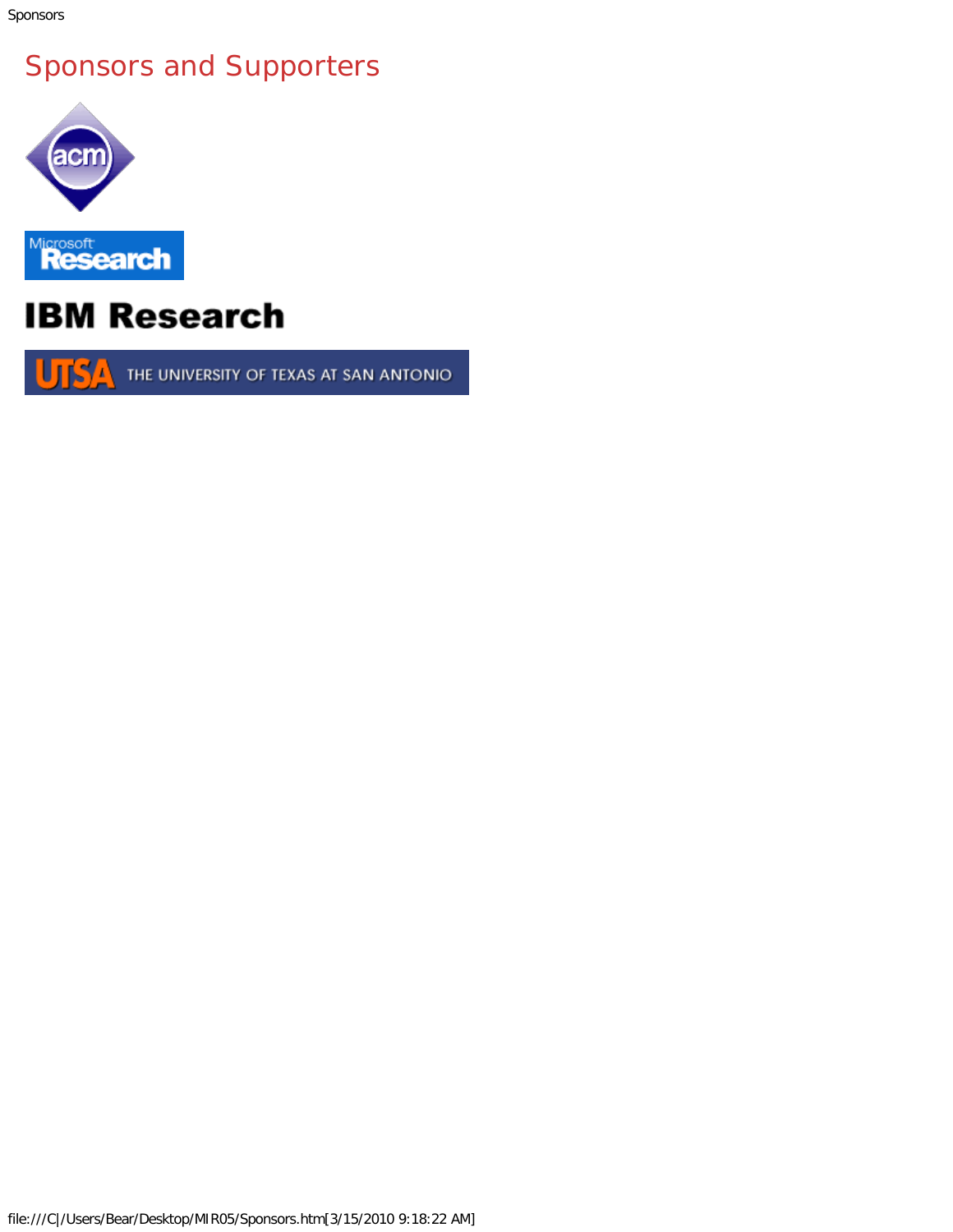### <span id="page-17-0"></span>ACM SIGMM MIR Steering Committee

Brigitte Kerherv� (Term expires at the end of MIR'2006) Vincent Oria (Term expires at the end of MIR'2006) Shin'ichi Satoh (Term expires at the end of MIR'2006) Mario A. Nascimento (Term expires at the end of MIR'2007) Noboru Babaguchi (Term expires at the end of MIR'2007) K Selcuk Candan (Term expires at the end of MIR'2007) Sibel Adali (Term expires at the end of MIR'2008) Yuichi Nakamura (Term expires at the end of MIR'2008) Uma Srinavasan (Term expires at the end of MIR'2008) Michael S. Lew (chair) (Term expires at the end of MIR'2008) Nicu Sebe (Term expires at the end of MIR'2008) Chabane Djeraba (Term expires at the end of MIR'2008) ACM SIGMM Designated Officer or representative